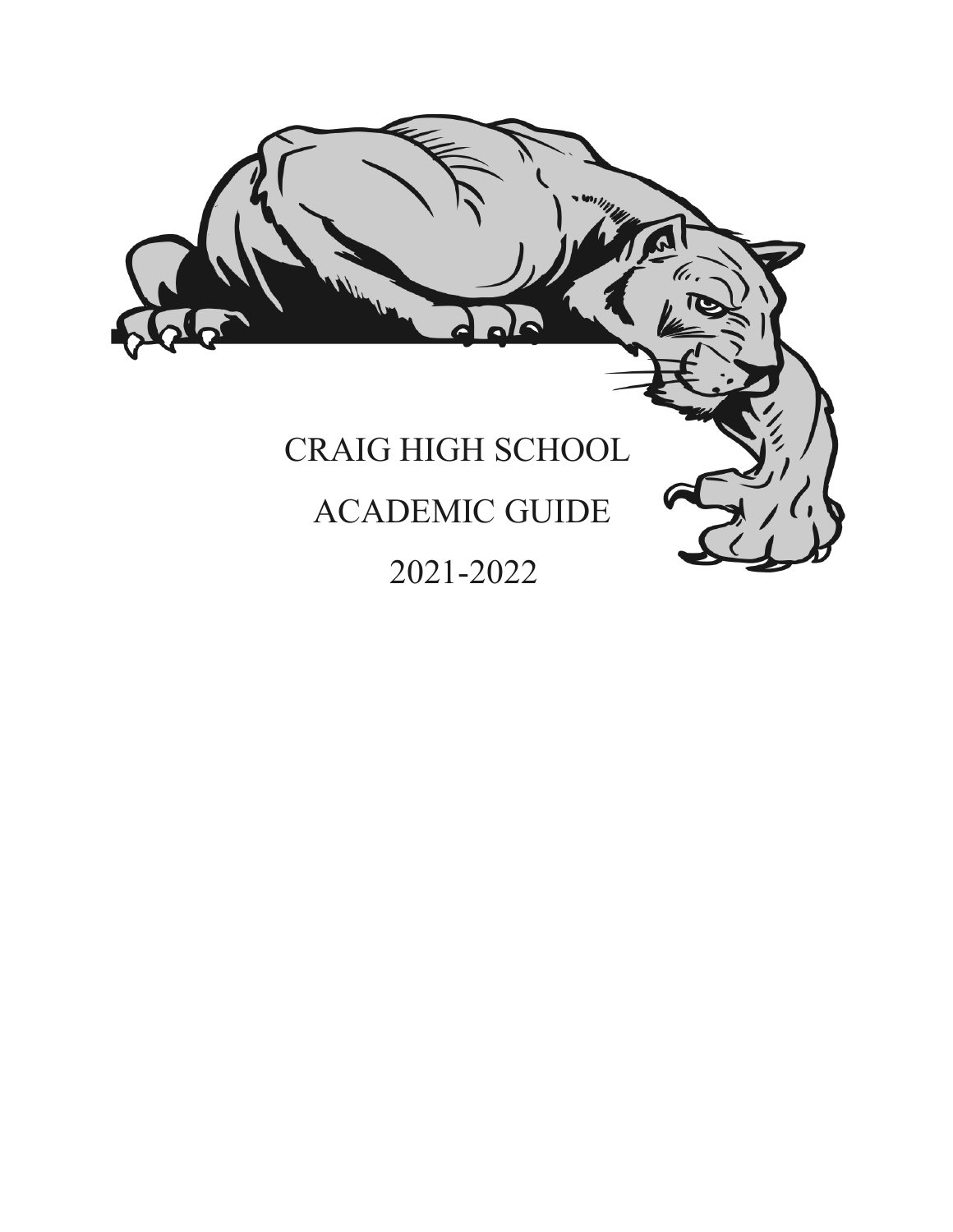# Craig High School Graduation Requirements

| Pre/Algebra or Algebra I  1 credit: |
|-------------------------------------|
| Geometry  1 credit                  |
|                                     |
|                                     |
|                                     |
| Physical Science  1 credit          |
|                                     |
|                                     |
|                                     |
|                                     |
|                                     |
|                                     |
|                                     |
|                                     |
|                                     |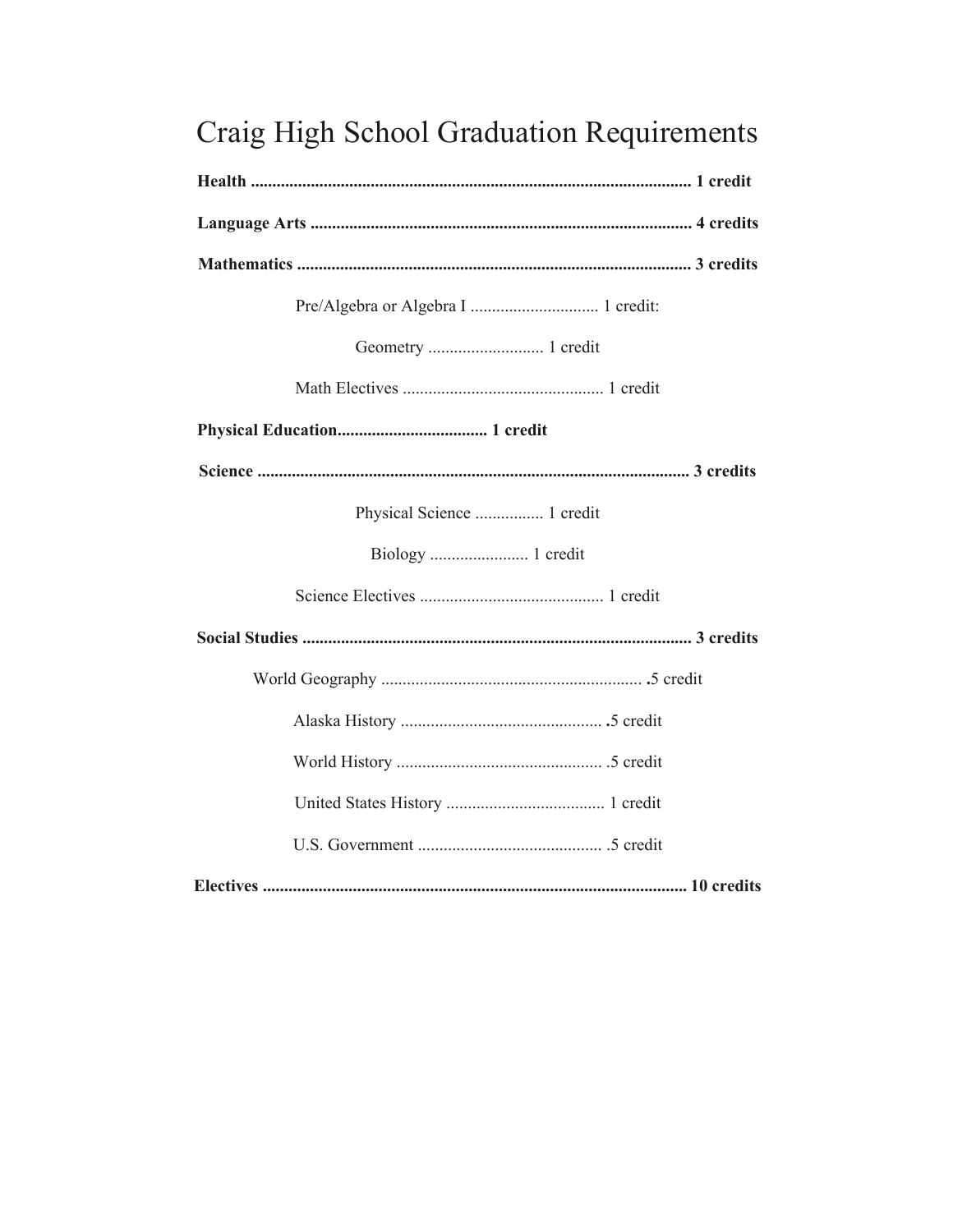### **Grading**

Grades for achievement shall be reported each nine-week marking period as follows (AR 5121):

| $(90-100\%)$ | <b>Outstanding Achievement</b>   | 4.0 grade points |
|--------------|----------------------------------|------------------|
| $(80-89%)$   | Above Average Achievement        | 3.0 grade points |
| $(70-79%)$   | <b>Average Achievement</b>       | 2.0 grade points |
| $(60-69%)$   | <b>Below Average Achievement</b> | 1.0 grade points |
| $(0-59\%)$   | Little or No Achievement         |                  |
|              | Incomplete                       |                  |
| (Pass)       | Not calculated in GPA            |                  |
|              | No credit                        |                  |
|              |                                  |                  |

#### **I- Incomplete**

\* Indicates that course requirements were not completed by the student.

\* An "I" must be made up within two weeks of the date when grades are issued to parents.

\* If course work is not completed within the two week time period, the grade will turn into an NC. **NC-No Credit** 

1) Student drops a class or is removed and has a failing grade in a class after 4 weeks have passed

2) Student does not make up an Incomplete within 2 weeks of the end of the semester.

Whenever it becomes evident to a teacher that a student is in danger of failing a course, the teacher shall contact the parent or guardian.

Craig High School employs a uniform grading policy for its core courses (language arts, mathematics, science, social studies, foreign language, and health).

Core courses will collect and weight assignments and assessments as follows:

- Category 1 (Tests, Major Projects & Quizzes, Major Papers, Performances, etc.) 60%
- Category 2 (Quizzes, Minor Projects, Assignments, Participation, Practice) 40%

Teachers will establish a minimum number of graded assignments or assessments for each class in the nine-week grading period and communicate that to students in their class syllabus.

Retesting will be allowed only for tests (chapter tests, unit tests, etc.) excluding final exams. Retakes may not be allowed in all circumstances. A student may elect to retest if he or she receives less than an 85% on the first test. The higher of the two tests shall be recorded and the teacher may deduct 15%, so the highest score possible is 85%. Students will be required to demonstrate to the teacher effort toward improved understanding of tested concepts before being allowed to retest and this must be accomplished within a reasonable time frame.

Late work (excluding tests, quizzes, and presentations) will be accepted for a period of one week after it is due. All late work turned in during this one-week period will be penalized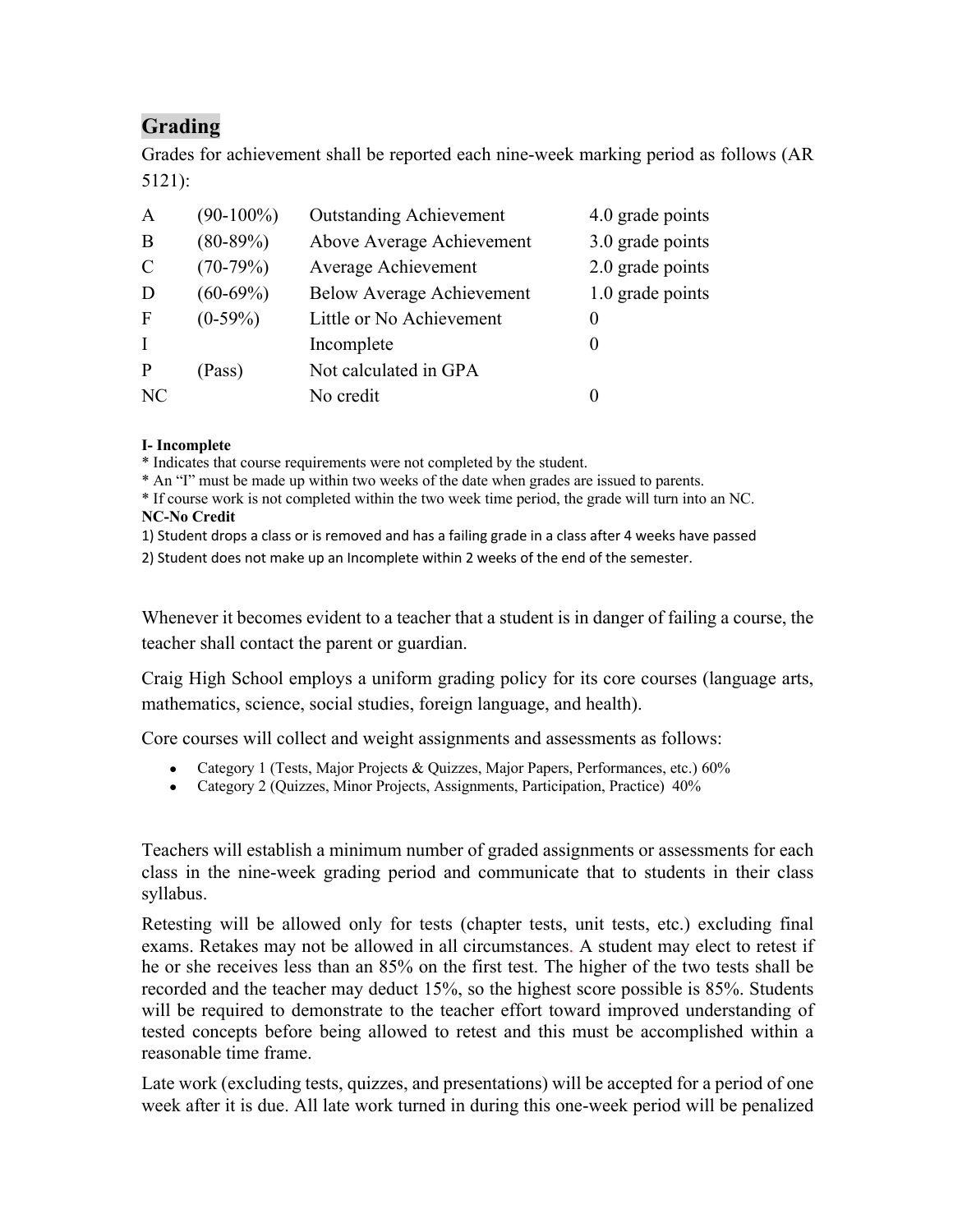up to 20%. Any missing assignment will be recorded as a zero.

#### Advanced Placement (AP) Courses

Craig High School offers Advanced Placement courses in selected academic subjects for eligible high school students. The evaluation system for such classes shall be weighted to reflect the more rigorous nature of these courses. Students are expected to fully engage in the course and must take the related AP exam. Semester grades in these courses will be weighted after the student completes the final AP Exam (AR 5121).

- A 5 points
- B 4 points
- C 3 points
- D 1 point
- F 0 points

#### **Other Credit Options:**

#### **College Course Work**

Eligible students may choose to engage in college course work during their senior year of high school. Students have the opportunity to receive credit for certain courses through accredited institutions of higher education. The student must be enrolled in Craig High School. A pre-approval form must be submitted and approved before beginning the course. College courses must be "100" level and above. Students completing college coursework will receive high school credit as follows:

0.5 high school credit for a one (1) or two (2) semester hour college course 1.0 high school credit for a three (3) or four (4) semester hour college course Upon completion, an official transcript must be submitted to the counselor, and will be recorded on the student's transcript in the semester the final grade was issued.

#### **Distance Delivery Courses**

The purpose of the distance delivery course option is to meet individual academic needs of students as approved by the school administration. Distance delivery courses may be used for both credit recovery and acceleration. Any correspondence course assigned will be discussed with the student's parent or guardian before the student is enrolled. If an open period is not available, the student will be responsible for completing the course on his or her own time. Students need to note that distance courses require time and commitment. Careful and realistic planning should precede application. Students must fill out a request for distance delivery courses and get prior approval by school administration. Consideration of a student's prior academic history will be given when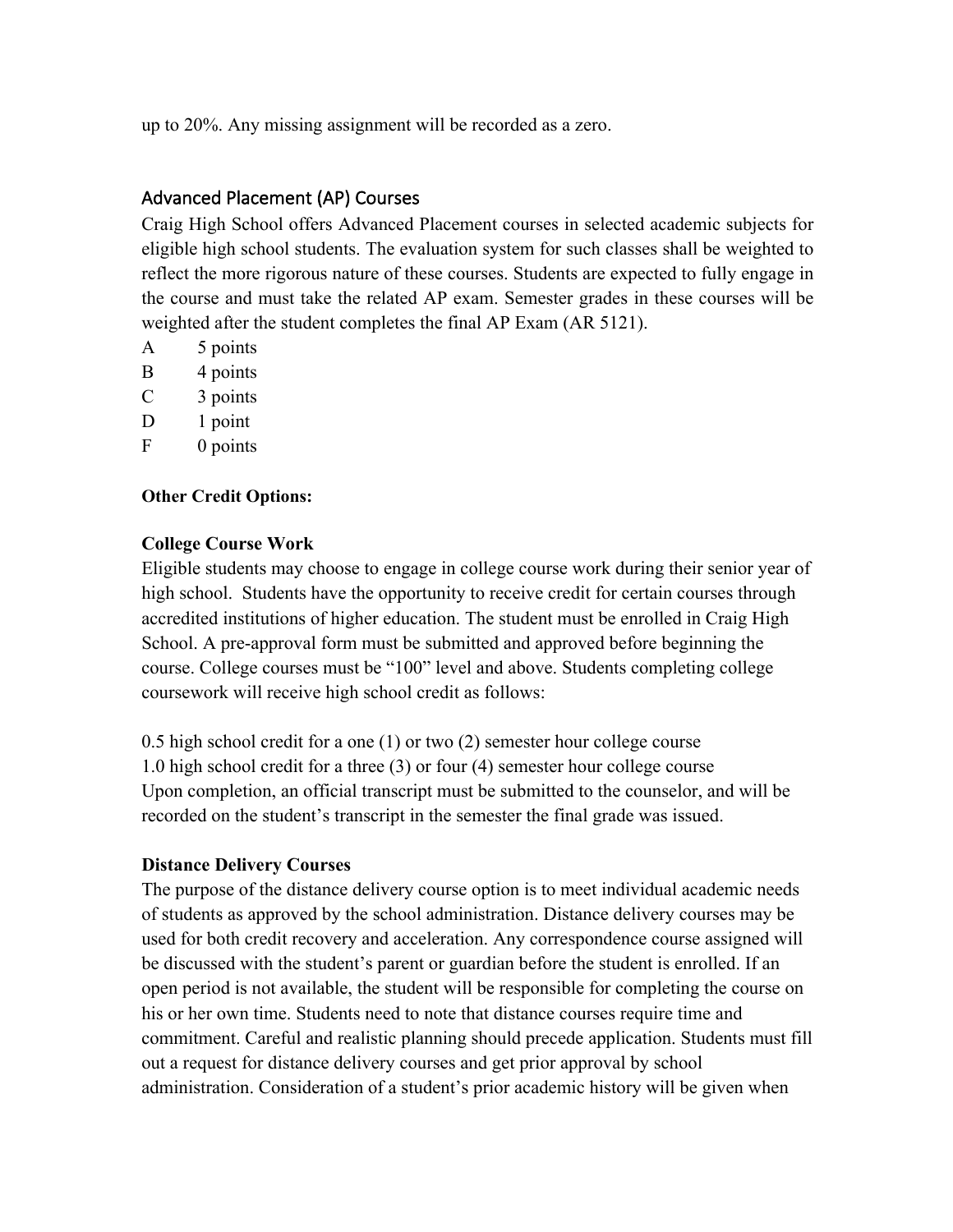granting approval. Additionally, a student's ability to take a course at his/her high school should be a consideration for granting approval for distance delivery courses. Researching available distance delivery programs and courses is the responsibility of the student. Attendance requirements for distance delivery courses are the same as any other enrolled course. Distance delivery courses scheduled during school hours will be included in eligibility determination. Students must be no more than 20% behind in the correspondence course. Students not meeting those guidelines will receive an incomplete and become ineligible to play sports. Students who make no effort to complete a course will be required to pay back the district  $\frac{1}{2}$  of the tuition for that course.

Incomplete grades will be recorded as F's two weeks after the end of the semester unless prior arrangements have been made with the principal.

| <b>Mathematics</b>    |                        |                        |                        |
|-----------------------|------------------------|------------------------|------------------------|
| 9 <sup>th</sup> Grade | $10th$ Grade           | 11 <sup>th</sup> Grade | 12 <sup>th</sup> Grade |
| Pre Algebra           | Algebra I              | Geometry               | Financial Algebra or   |
|                       |                        |                        | <b>Trades Math</b>     |
| Algebra I             | Geometry               | Algebra II             | Pre-Calculus           |
| Geometry              | Algebra II             | Pre-Calculus           | AP Calculus AB         |
|                       |                        | <b>Science</b>         |                        |
| 9 <sup>th</sup> Grade | $10th$ Grade           | 11 <sup>th</sup> Grade | 12 <sup>th</sup> Grade |
| Physical Science      | <b>Biology</b>         | Chemistry              | Physics                |
| Physical Science      | Biology                | Alaska Natural Science | Marine Biology         |
| English               |                        |                        |                        |
| 9 <sup>th</sup> Grade | $10th$ Grade           | 11 <sup>th</sup> Grade | $12th$ Grade           |
| Strategic Reading &   | Strategic Reading &    | World Literature &     | American Literature &  |
| Writing I             | Writing II             | Composition            | Composition            |
| Grammar &             | World Literature &     | American Literature &  | British Literature &   |
| Composition           | Composition            | Composition            | Composition            |
| Grammar &             | World Literature &     | AP Language &          | AP Literature &        |
| Composition           | Composition            | Composition            | Composition            |
| <b>Social Studies</b> |                        |                        |                        |
| 9 <sup>th</sup> Grade | 10 <sup>th</sup> Grade | 11 <sup>th</sup> Grade | $12th$ Grade           |
| World Geography       | <b>US History</b>      | World History/Alaska   | American               |
|                       |                        | History                | Government/Economics   |
| World Geography       | <b>US History</b>      | World History/Alaska   | American               |
|                       |                        | History                | Government/Elective    |

#### **Common Course Pathways**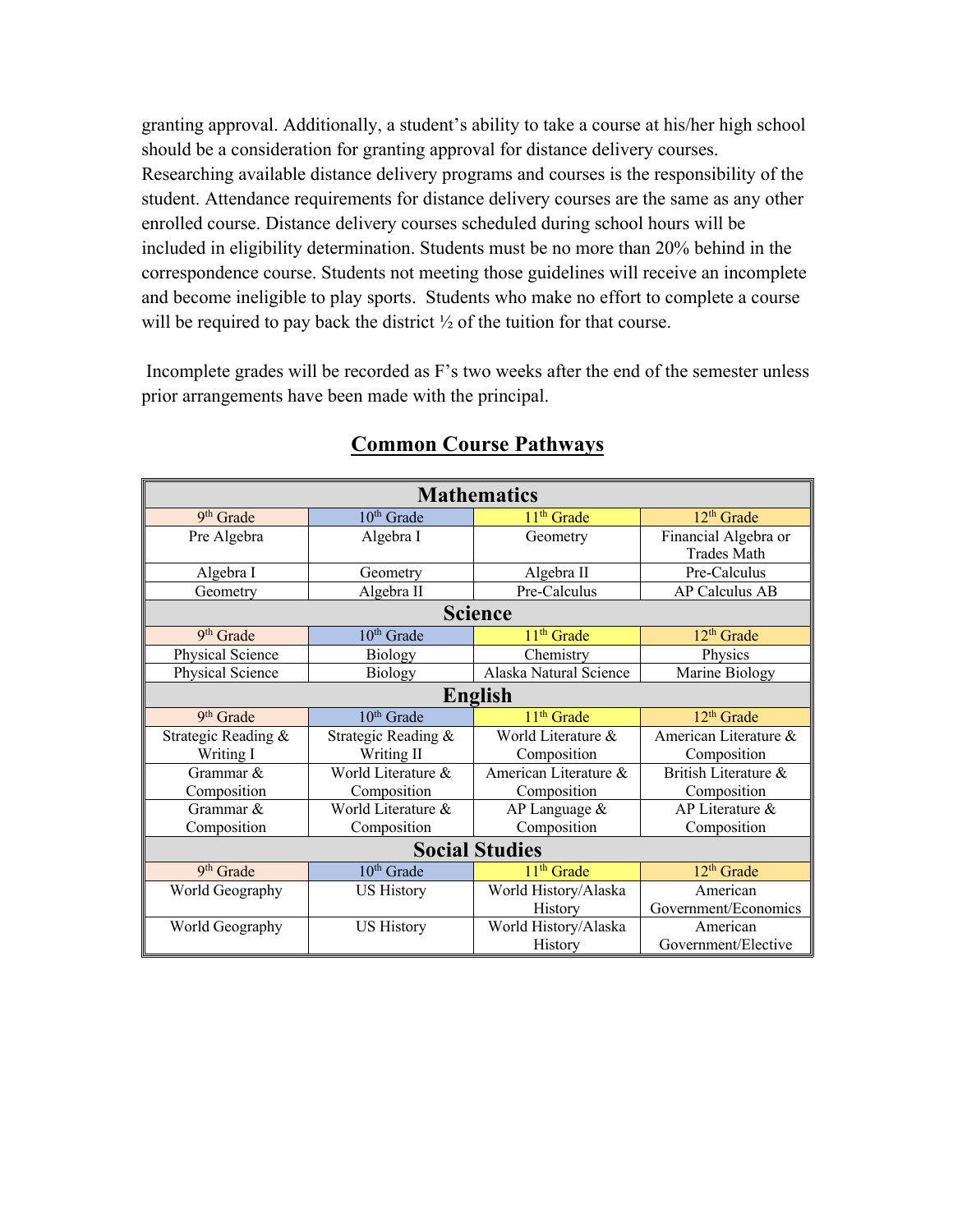# Course Descriptions

# LANGUAGE ARTS

#### **Strategic Reading & Writing-** 1 CR

Students learn strategies to improve reading and writing skills. Students write papers in various formats, including: narrative/creative, descriptive, autobiographical, explanatory, and summaries. In addition, students will read, listen to and evaluate various stories and novels. They will work to identify plot, setting, theme, characters, conflict, climax, and resolution in works of fiction.

#### **Grammar & Composition-** 1 CR

This introductory English course addresses listening and oral languages, written communication, reading, and grammar and composition. In the class, students will learn to give oral presentations, practice correct grammar usage, develop their writing skills using the writing process and increase their comprehension of written works.

#### **World Literature & Composition**-1 CR

This course focuses on reading, enjoying, understanding, and analyzing various pieces of World Literature as well as writing various types of essays, many of which will require research. Students will sometimes respond to literature in their writings and at other times be given choices in the writing topic for a specific genre. The class is organized into units which will include reading short stories, novels or non-fiction books, daily or weekly activities, writing various essays and stories, as well as building vocabulary and spelling skills. Our goal is to enable each student to develop college-career ready skills as we work toward meeting the Alaska State English Language Arts Standards for Grade 10.

#### **American Literature & Composition-** 1 CR

This course focuses on reading, enjoying, understanding, and analyzing American Literature –short stories, novels, non-fiction, poetry, and speeches– as well as writing various types of essays, many of which will require research. Students will sometimes respond to literature in their writings and at other times be given choices in the writing topic for a specific genre. The class is organized into units which will include reading short stories, novels or non-fiction books, daily or weekly activities, writing various essays and stories, as well as building vocabulary and spelling skills. Our goal is to enable each student to develop college-career ready skills as we work toward the Alaska State Department of Education requirement of successfully taking of the SAT or ACT later in the junior year.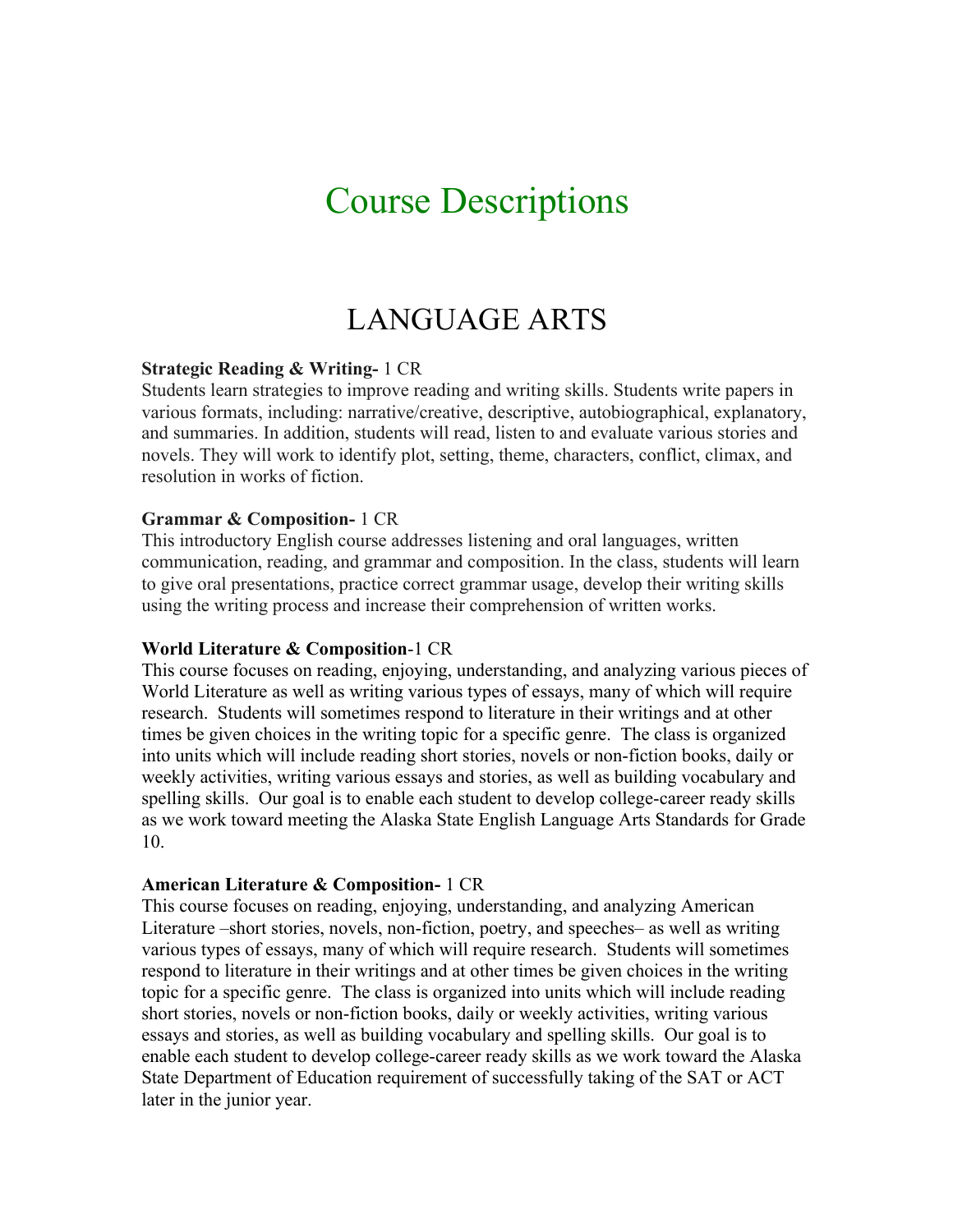#### **British Literature & Composition-** 1 CR

This is a yearlong course that focuses on reading, enjoying, understanding, and analyzing British Literature – short stories, novels, non-fiction, poetry, and speeches– as well as writing various types of essays, many of which will require research. Students will sometimes respond to literature in their writings and at other times be given choices in the writing topic for a specific genre. The class is organized into units which will include reading short stories, novels or non-fiction books, daily or weekly activities, writing various essays and stories, as well as building vocabulary and spelling skills. Our goal is to enable each student to develop college-career ready English Language Arts skills.

#### **AP Language & Composition-** 1 CR

AP Language and Composition is a one-year course designed to prepare students to successfully complete the Advanced Placement (AP) Language & Composition examination. Traditional college language, composition, and rhetorical topics will be covered. Students will "read a variety of texts and are taught basic elements of rhetoric: writing with a purpose, addressing and appealing to an audience, creative effective text structures, and effecting a appropriate style." In addition, the student will write papers that address skills in argumentation, synthesizing, summarizing, paraphrasing, quoting, and citing primary and secondary materials." (AP Lang and Comp Overview)

#### **AP Literature and Composition**- 1 CR

#### (offered alternate years with AP Lang & Comp)

A one-year course designed to prepare students to successfully complete the Advanced Placement Literature and Composition. This class will require much reading outside of class. There will be seven to nine novels assigned to read during the year; these novels are available for checkout to read the summer prior to the class. In this AP course, students read works from several genres and periods—from the sixteenth to the twentyfirst century. "They read deliberately and thoroughly, taking time to understand a work's complexity, to absorb its richness of meaning, and to analyze how that meaning is embodied in literary form. In addition to considering a work's literary artistry, students reflect on the social and historical values it reflects and embodies." (AP English Course Description). Writing is as much a part of this class as reading works of literature. Students will write quick responses/free-writes and critical analysis papers. Some research and much out-of- class reading will be expected. Through discussions and writings, students will interpret, attempt to explain, analyze, and evaluate literary works.

## SOCIAL STUDIES

#### **American Government**- .5 CR

American Government is a semester-long course designed to familiarize students with the Constitution and the basic functions of the U.S. federal government. Instruction will address pertinent political theories and documents, the purposes and design of the U.S. government, Constitutional conflicts, and the role of citizens.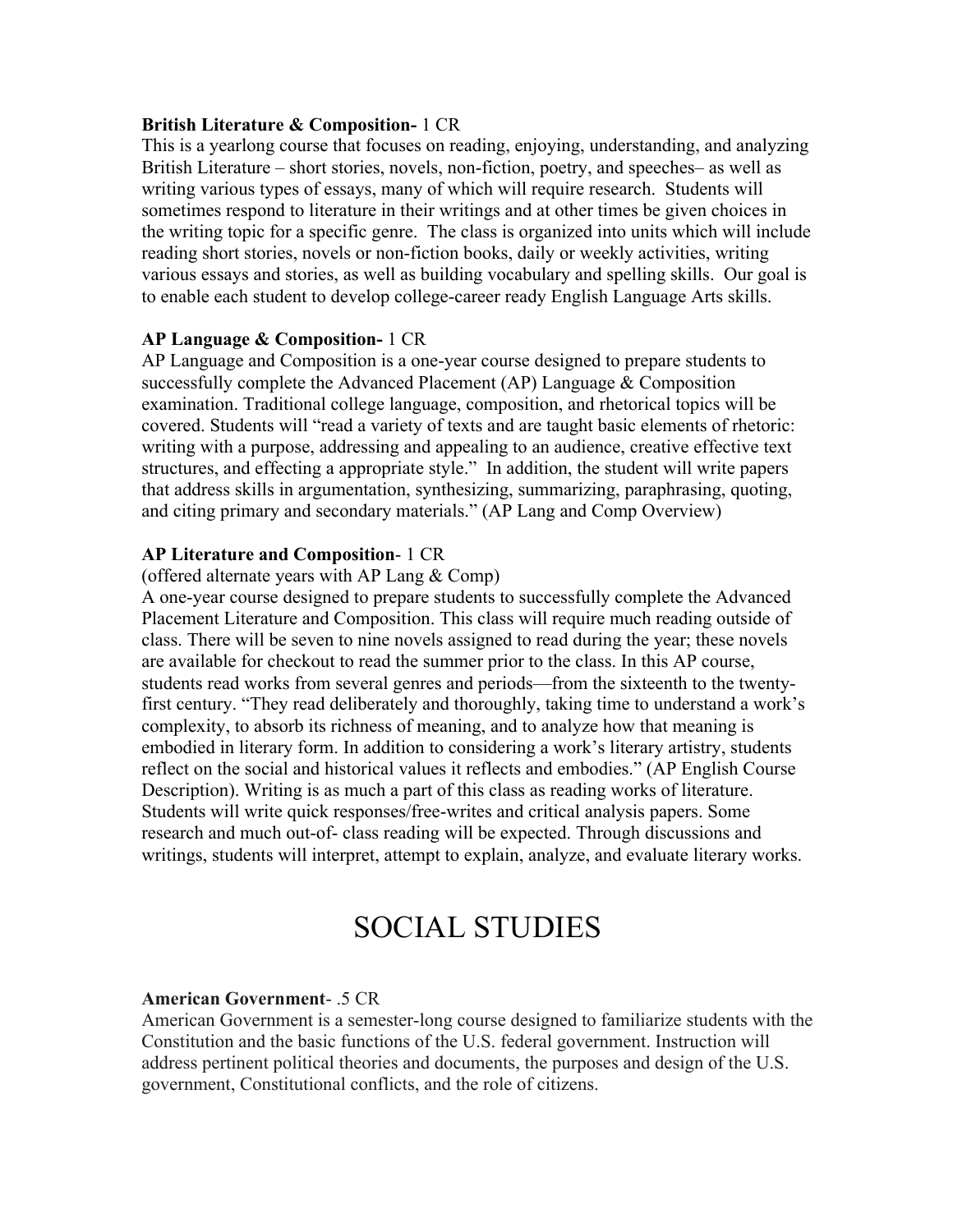#### **Alaska History-** .5 CR

This class will look at the history of Alaska beginning with Alaska's first people to present day. Students will explore the events that have shaped the state of Alaska, paying special attention to major events such as Russian contact, the Gold Rush of '98, and World War II. A general knowledge of Alaska's geography and the locations of various towns, landforms etc. and how these places have played a role in Alaska's history will also be an area of study. In addition, students will explore some of the rich literature written about the state in the form of a historical book review.

#### **Economics-** .5 CR

Economics, a semester-based course addressing micro- and macroeconomics, is designed to help students understand how individuals, businesses, and nations make decisions in order to meet their needs and get what they want. Focus topics include economic principles, comparative economic systems, competition, and business structure.

#### **US History**-1 CR

This course traces the development of the United States as a modern nation from 1877 to present. In each post-Reconstruction period explored, students will examine opposing perspectives and changes to America's national identity, economy, and relationship to the rest of the world.

#### **World Geography**- 1 CR

This course is designed to familiarize students with physical and human geography through the study of the populations, cultures, climates, and landscapes of various regions of the world. Instruction and activities will emphasize the development of a "geographic lens," a set of tools for viewing the world and analyzing the impact of place on history, culture, environment, economics, politics, and other forms of human interaction.

#### **World History-** .5 CR

This semester class will emphasize the use of primary sources critical thinking about cause and effect and analysis of historical interpretation. The focus will be on the global impacts of imperialism and industrialization in the 19th century and the development of a true global society in the 21st century.

#### **Psychology-** .5 CR

This course is an introduction to the study of human behavior. The focus of the course will be the theories of psychology as well as research in the areas of perception, learning, personality development, and human behavior.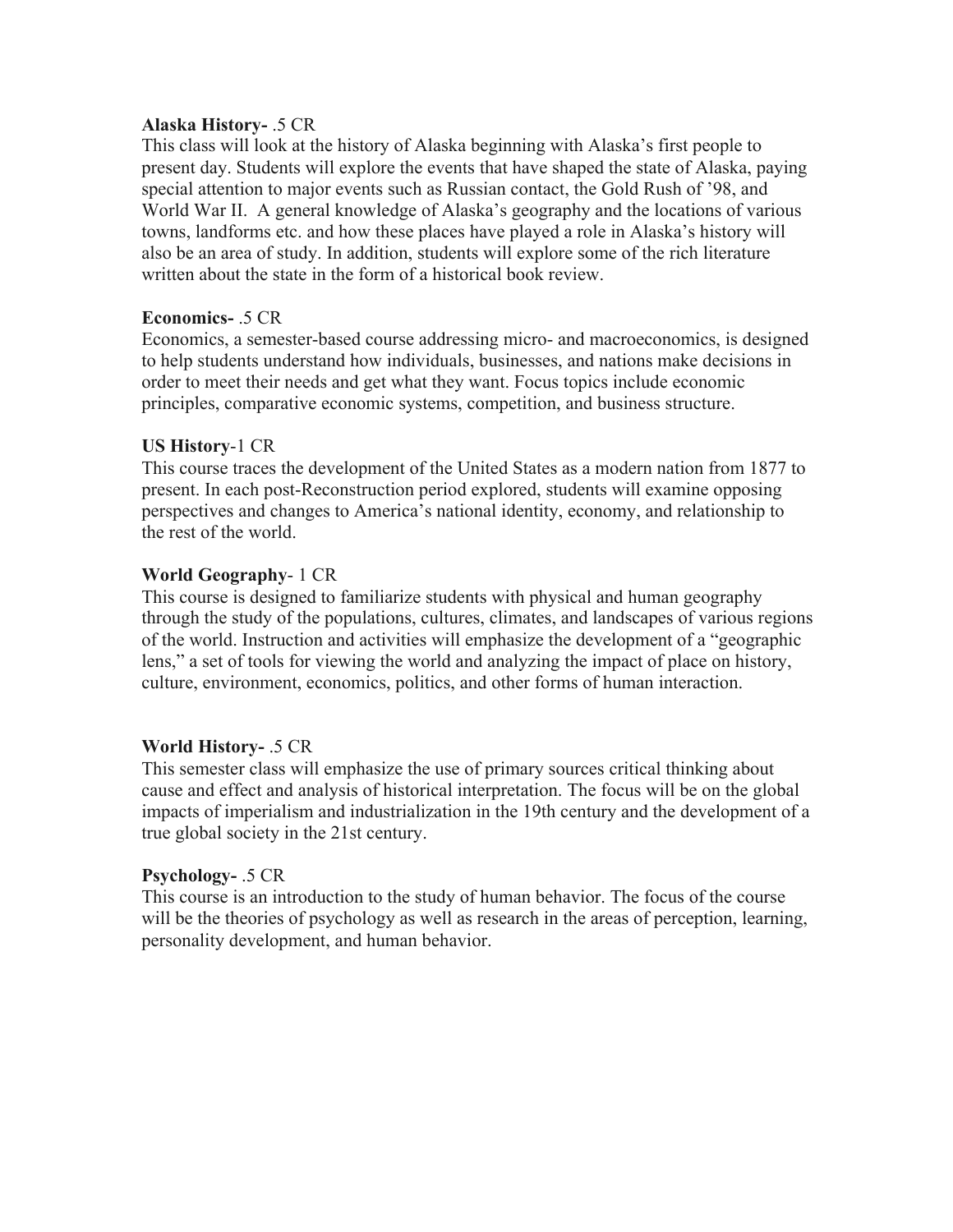# MATHEMATICS

#### **Algebra I-** 1 CR

This course deals with problem solving, the rules of algebra, the use of variables, solving equations, graphing, introduction to data analysis and the concept of functions. Assigned work is important and it is necessary for most students to spend time working on math outside the classroom to complete their work.

#### **Geometry**-1 CR

Geometry is a study of lines, angles, polygons and polygon relationships, circles and other plane figures. Students explore geometric relationships with a wide variety of tools and use their findings to discover geometric ideas, formulate their own conjectures, write formal proofs and apply these ideas to real world situations. Course topics align with the Alaska Mathematics standards and the frameworks for Grade 10 AMP. Prerequisite: C or better in Algebra I or Teacher Recommendation

#### **Algebra II**-1 CR

This course is a continuation of Algebra I providing more in-depth study of linear equations, quadratics, complex numbers, square roots, exponents, matrices, and problem solving. New Topics to be covered are patterns and recursion, sequences and series, some probability, statistics and data analysis. Prerequisite: C or better in Algebra I

#### **Pre-Calculus**- 1 CR

This course is a prerequisite for calculus. It focuses on algebraic and geometric representations of problem situations that can be modeled using functions. The extensive use of a graphing calculator helps to clarify the connections between past mathematics topics and the new. Linear, polynomial, rational, exponential, and logarithmic and trigonometric functions are analyzed throughout the course. We will also study some topics in probability statistics and data analysis.

Prerequisite: Successful Completion of Algebra II with a C or better.

#### **AP Calculus-** 1 CR

AP Calculus is a one-year course designed to prepare you to successfully complete the Advanced Placement (AP) examination for Calculus AB. Traditional college calculus topics will be covered including the study of limits, differentiation, and integration. All of these topics will be applied to real world problems.

Prerequisite: Successful completion of Pre-Calculus with a B or better.

#### **Trades Math (11,12)**- .5 CR

Trades Math is a one-semester course dedicated to applying algebraic and geometric concepts learned in previous courses to problems that occur in the trades and in business. Special attention is given to on-the-job math skills by using a wide variety of real problems and situations. Many problems parallel those that appear on professional and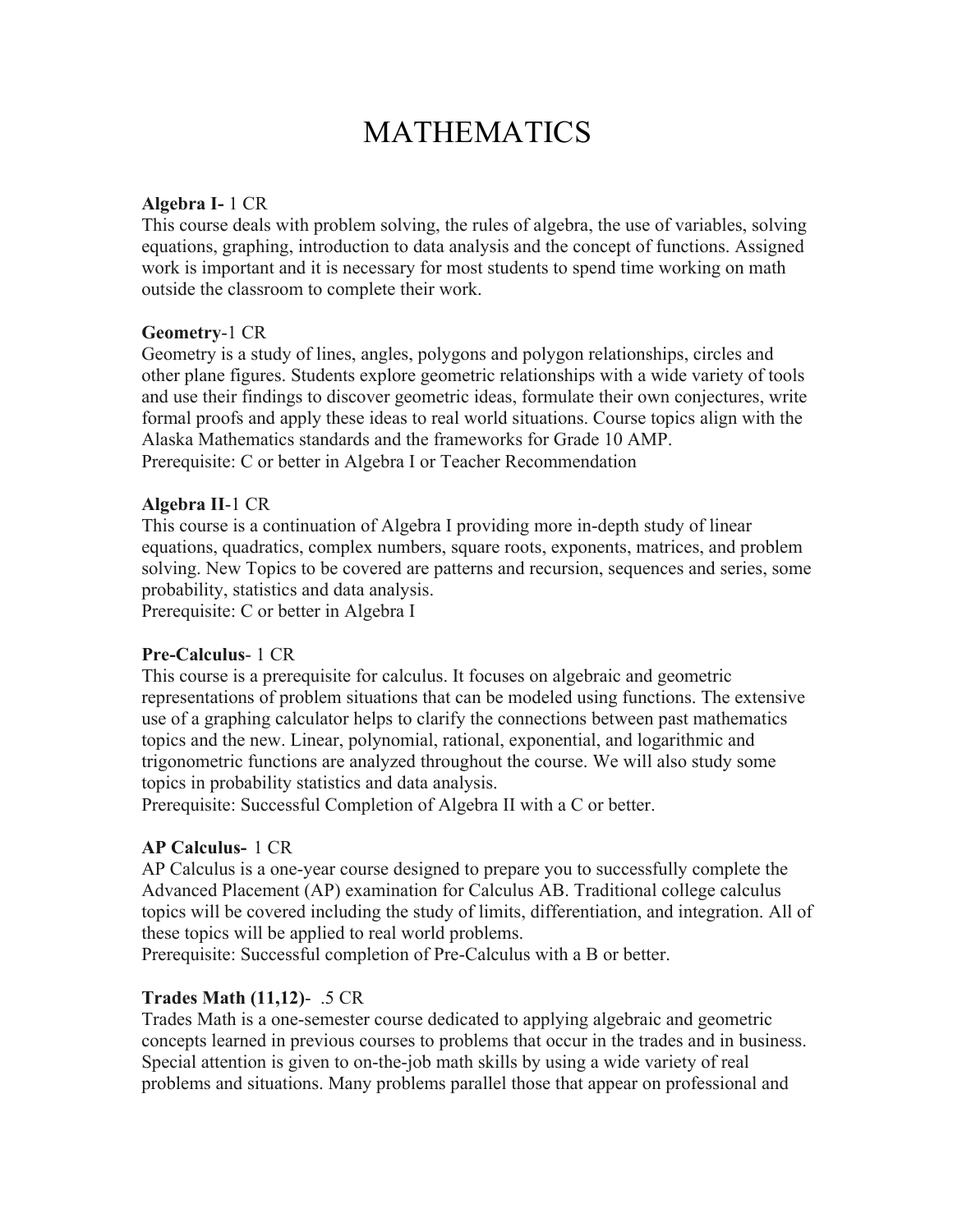apprenticeship exams. Your skills and confidence will increase through practice, class discussion, and review. Prerequisites: Successful completion of Algebra I and Geometry or Teacher Recommendation

#### **Financial Algebra (11,12)- .5 CR**

Financial Algebra is a one-semester course in which algebra skills that were learned in Algebra I are applied to the world of business and finance. Student will apply their mathematical skills to analyzing the stock market, to understand business and employment, and to make sense of banking and consumer credit. Prerequisite: Successful completion of Algebra I.

#### **Robotics Technology (9, 10, 11, 12) .5 CR**

Robotics is an introductory course focused on the application of scientific principles used in modern electronics. Students will develop a working knowledge of digital electronics, learn how to program Arduinos using basic programming skills, develop programming code for circuit applications, and build a variety of Arduino projects.

Students will be required to construct 12 introductory projects, annotate the code associated with the project, and then "enhance" the project by changing the circuits and/or the code. Once the introductory projects have been completed, students will move on to design projects of their own choosing.

### **SCIENCE**

#### **Physical Science- 1 CR**

Physical Science is an introduction to the scientific process. This class will cover topics in scientific thinking and problem solving, the structure of matter, energy, motion, the forces of nature, and the connections to the local environment. Students will do frequent laboratory experiments in order to discover the basic rules of nature. This course addresses Alaska State Science Standards.

#### **Biology- 1 CR**

This is a yearlong course is required for graduation. Biology is the study of life and living organisms, as well as the structures and processes that shape life. Cell biology, basic ecology, genetics, biotechnology, microbiology and human anatomy are all important topics. There will be several labs, group activities, and presentations throughout the course. Students will research, design, and write up investigations. This course addresses Alaska State Science Standards.

#### **Chemistry 1 CR**

Chemistry, yearlong science elective, introduces students to the chemical nature of matter, including reactions that take place in everyday life, and the atomic theory. Emphasis is placed on developing the process skills of science and solving chemical problems using knowledge of basic algebra and unit analysis. Current issues relating to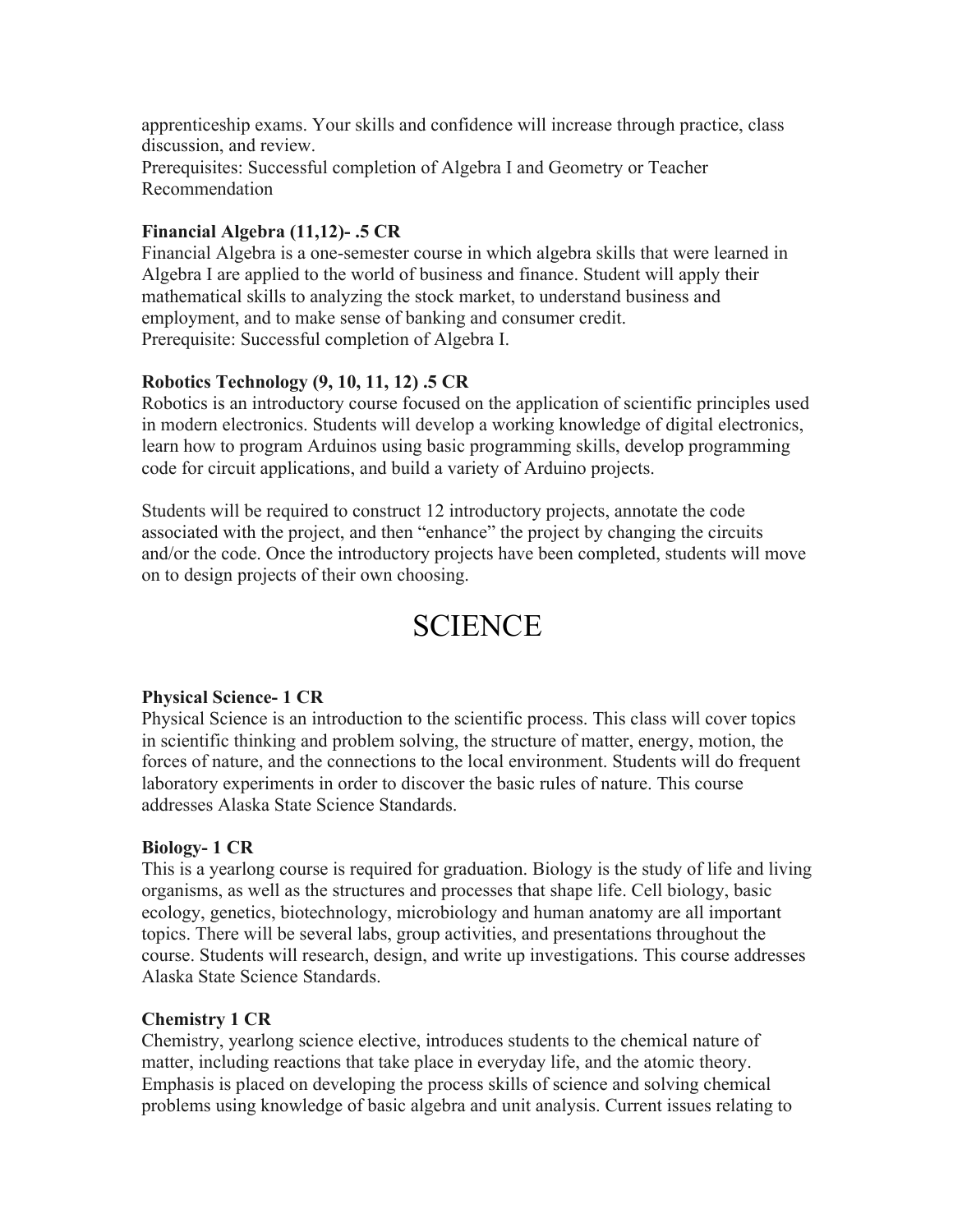chemistry and the impact chemistry has on daily lives will be explored. Laboratory investigations will be an important component of this class. This course addresses Alaska State Science Standards.

#### **Marine Biology- 1 CR**

Marine Biology is a full year science elective which examines the diversity of marine organisms and their environment, with an emphasis on the study of local species. Students gain an understanding of the local marine environment through numerous labs and field-based projects, including plankton tows and maintenance of a classroom aquarium.

#### **Alaska Natural Science- 1 CR**

Alaska Natural Science is a yearlong course for which students receive elective credit; it fulfills the requirements for the third year of science at Craig Schools. The class is designed to provide students interested in education and the visitor industry with opportunities to learn accurate, interesting information about the natural history and resources of Alaska.

#### **Physics (11, 12)- 1 CR**

Physics is a science course focusing on the "rule" of the universe. Physics will be treated conceptually in this class, which means concepts are presented in familiar English, with equations and mathematical formulas as guides to thinking. During the course, you will learn about waves, including sound and light, the law of motion, momentum, energy, gravity, heat and a bit of relativity (modern physics). The mathematics skills mastered in Algebra I will be sufficient to complete this course.

Prerequisite: Successful completion of Algebra I

# PHYSICAL EDUCATION & HEALTH

#### **PE I/II- .5 CR**

This course is designed to help students develop lifelong activity skills. Students will gain knowledge in athletics and sportsmanship. Physical Education is a performance-based class. Units may include weight training, badminton, tennis, volleyball, soccer, bowling, basketball, swimming, softball, and other individual and team sports. In PE II, students will expand their knowledge of PE I skills, and develop individual physical activity plans.

#### **Personal Fitness- .5 CR**

This class is designed to give Craig High School Students an understanding of their own individual fitness abilities and give students the tools they need to improve their fitness level for lifelong health. Students will create personal fitness and nutrition plans to improve their strength, speed, agility, and endurance.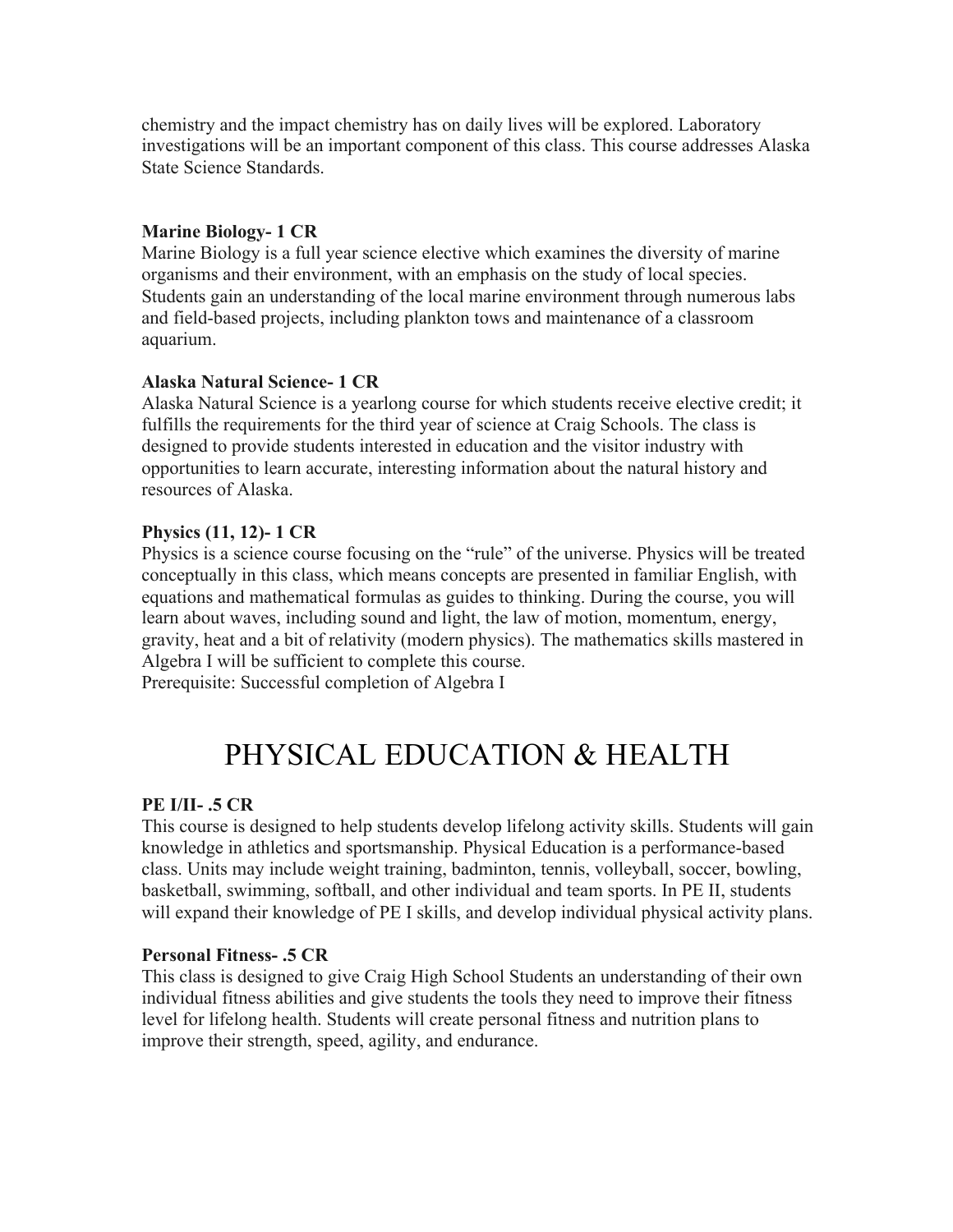#### **Health I- .5 CR**

This class is designed to help Craig High School Students develop knowledge of mental, social, physical health and how to sustain a healthy lifestyle throughout life.

#### **Health II- .5 CR**

Health II builds upon topics covered in Health 1. Students develop a deeper understanding of social, emotional, and physical health. They will continue to explore the life cycle, disease prevention, drug/alcohol use and abuse, and global health issues. Students will have the opportunity to certify in both First Aid and CPR.

# WORLD LANGUAGES

#### **Spanish I**-1 CR

Spanish I is designed to teach students to communicate in speech and writing using vocabulary related to a variety of topics. Emphasis is placed on learning and internalizing the most high frequency structures used in everyday speech.

#### **Spanish II/III**-1 CR

Spanish II builds upon skills learned in Spanish I. Participants increase their proficiency in understanding, speaking, reading, and writing in Spanish.

# FINE ARTS/VOCATIONAL/ELECTIVE **COURSES**

#### **Electives earn .5 credits per semester.**

#### **ACDC**

In Academic Decathlon (ACDC) students will spend time preparing for 10 academic events be researching, studying, teaching, and practicing in the areas of art, music, economics, math, science, music, literature, essay writing, public speaking, social science, and interviewing. In essence, this course prepares students for the State Academic Decathlon Event in Anchorage. However, ACDC also prepares students for the rigors of college and the skills needed to succeed in any career. ACDC is a state and national team competition that challenges students to strive for academic excellence.

#### **Band**

The Craig High School Band is not just a class. It is an opportunity to learn new skills and increase knowledge of previous musical skills. Regardless of your current level of musicianship, there will be a place for every student in the Craig High School Band as long as you are willing to try. The group focuses on the woodwind, brass, and percussion family. Students who currently play stringed instruments are asked to try out various wind or percussion instruments to find a suitable band instrument to continue growing the Craig High School Band.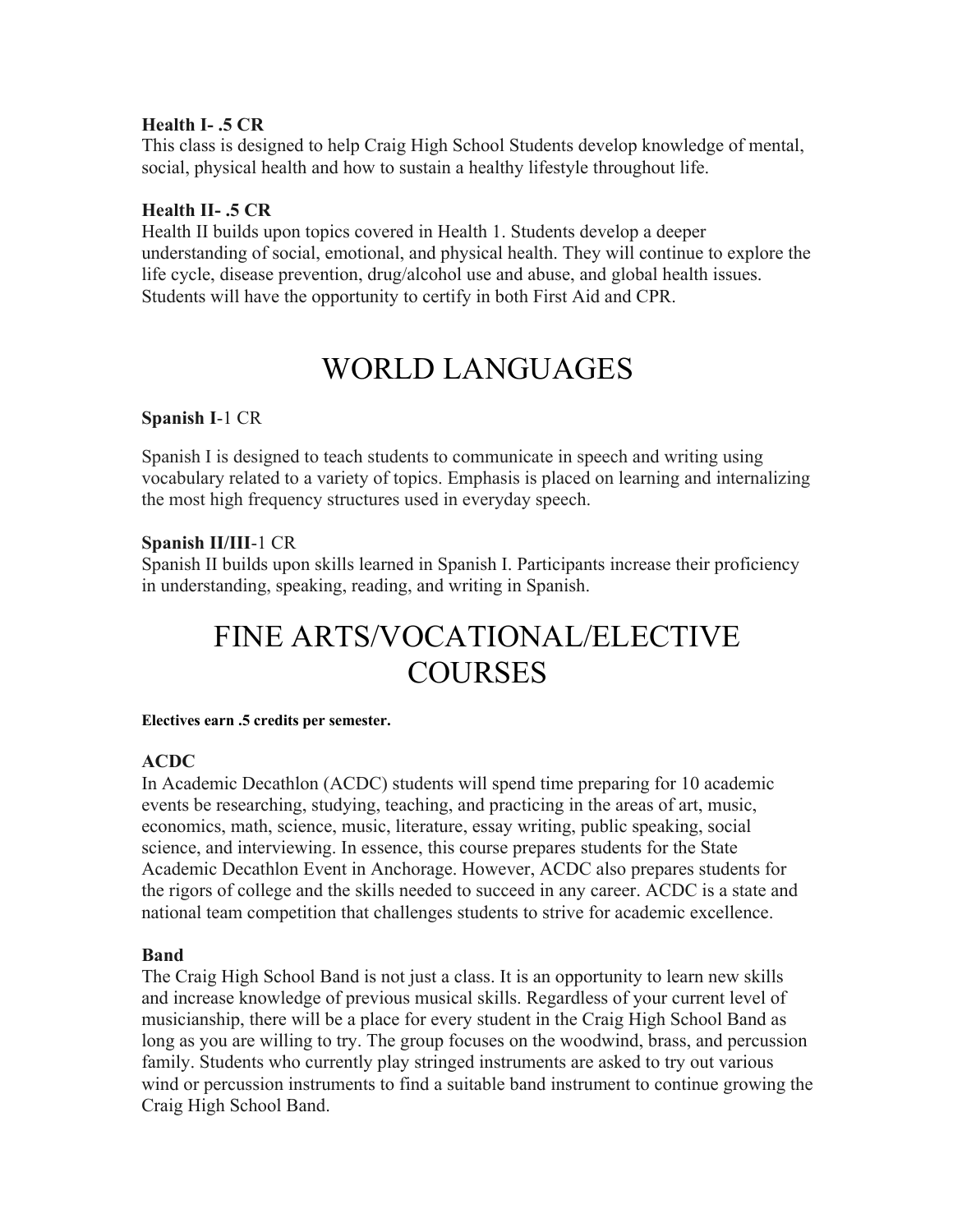#### **Boat Building**

Boat Building is a course designed for students to experience the basics of building small boats out of plywood. We use the stitch and mat method of building. Stitch and mat is a technique in which the panels of plywood are wired together tightly and then glued with epoxy resign and fiberglass matting along all the seams. The entire exposed wood surface is coated with epoxy and then painted keeping any moisture out of the wood. The boat plans are from "Hannu's Boatyard, Free Boat Plans".

#### **Choir**

The Craig High School Choir is not just a class. It is an opportunity to learn new skills and increase knowledge of previous musical skills. Regardless of your current level of musicianship, there will be a place for every student in the Craig High School Choir as long as you are willing to try. Vocal selections vary by semester.

#### **Construction I**

Construction I focuses on foundation, framing, and exterior finishing as an introduction to carpentry and related building trades. Students will study and demonstrate expected job site conduct, safety, use of hand and power equipment, and common light construction building procedures for early phases of a project (site preparation, footings, foundation, floor framing, wall framing, interior partitions, and roof framing). Projects for the exterior finish phases include: roofing, windows and doors, siding, decks, and stairs…etc. Students will have the opportunity to construct a small house.

#### **Construction II**

Construction II is an introduction to carpentry and related building trades with an emphasis in interior finishing. Students will study and demonstrate expected job site conduct, safety, use of hands and power equipment, and common light construction building procedures for interior finish phases; electrical, plumbing, heating, insulation, flooring, wall finish, doors, windows, trim, stairs, cabinets, and painting. Time in class will be spent working on construction of a small house.

#### **Drama**

This Course is designed to introduce students to the art of the stage. Students will learn the basic skills of acting, stagecraft, and interpretation. Other opportunities may include learning about basic directing, lighting, costuming, and make up.

#### **Drawing and Painting**

Students in the art class will learn basic design principles before beginning unit projects. Units may include pencil, charcoal, or pastel drawing; watercolor, acrylic, or silk painting; wheel-thrown and hand-built pottery. If time permits, mini units will address individual and small group interests such as calligraphy, jewelry, digital art or other media. Students are expected to work in class on each unit assignment or project.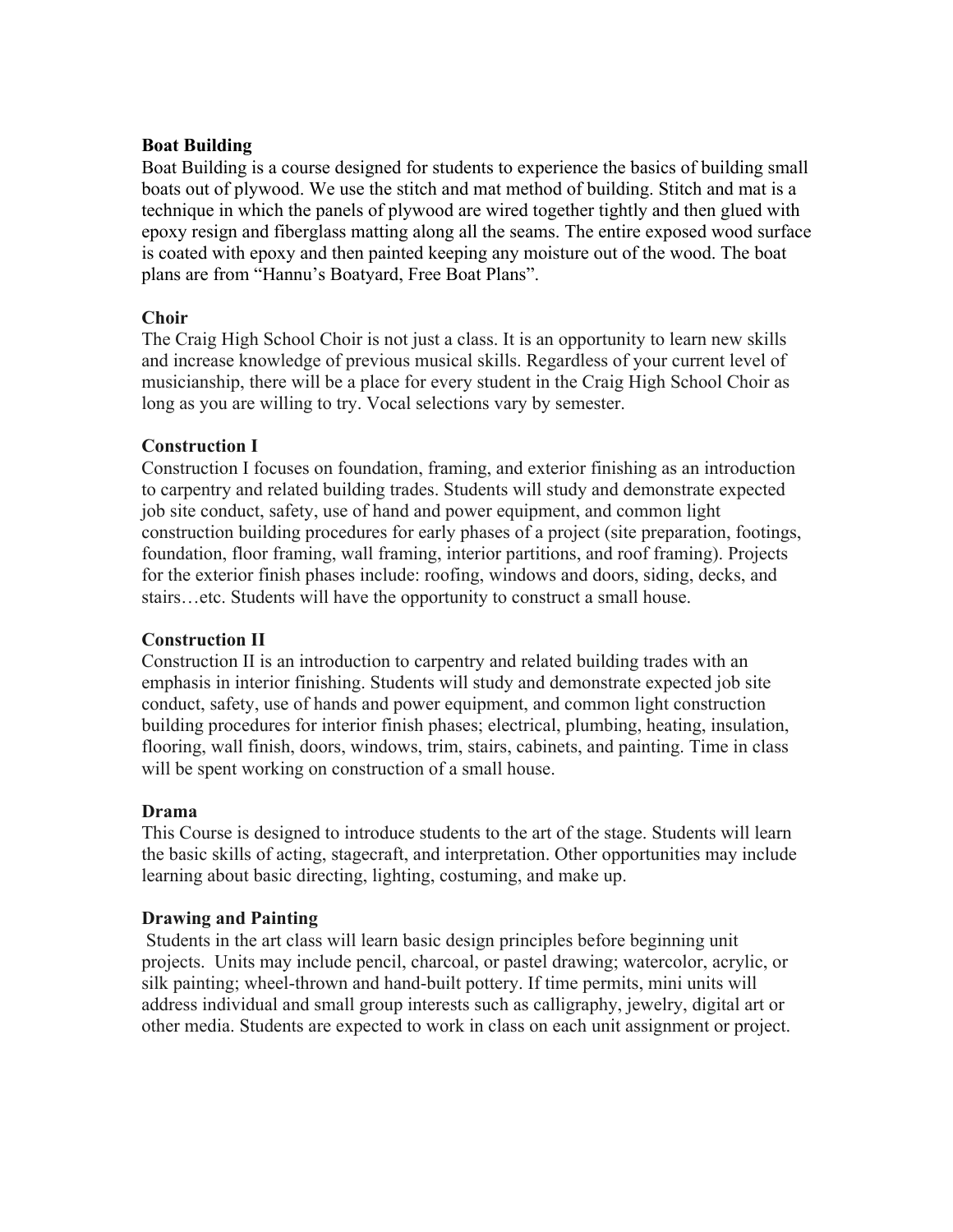#### **Baking I**

Baking I will provide students with experience in basic yeast breads, quick breads and cookies using formulas and mixing methods. Students will also cover the basics in chocolate theory and practice.

#### **Marine Tech I**

This class is designed to give students the basic understanding of seamanship. Knowledge gained from this class will increase student boating safety and raise awareness of how to avoid potential water hazards. The class is a combination of class discussions, research and hands on practical experience. At the end of the class, students are expected to take the Alaska Boater Education Safety certification test.

#### **Native Arts Carving**

In Native Arts Carving students start with basic Northwest Coastal Native design. Students learn how to use basic elements such as Ovoids, U-shapes, and split U-shapes in their designs. Projects usually include printmaking, and carving paddles, plaques, Halibut hooks, and model canoes. Other projects without the use of carving tools are drawing, painting, beading etching, and mono printing.

#### **Photography and Yearbook**

This is the class that produces the yearbook. Students will also take photos, design and complete page layouts, and proof each other's work. The first quarter will focus on learning the basics of digital photography: using the various features of digital cameras, landscape and portrait photography, and elements and principals of design in photography. The second and third quarters will be spent putting together the yearbook to meet the spring deadline. During the fourth quarter – after the yearbook has been sent to the publishers, students will spend time practicing and refining digital photograph skills learned the first quarter.

#### **Ceramics**

Working with clay, students will create works of art using a variety of techniques for both hand-built and wheel-thrown clay pieces. Students will learn several basic building methods and techniques for creating pieces. Students will identify and use basic tools to create pottery and understand the transformation of clay from its wet state to greenware, bisque, and final glaze firing. Students will use various surface decorative techniques on their projects. All students will be responsible to consistently work toward improving techniques and developing quality artistic expression.

#### **S.E.A.L.S**

S.E.A.L.S. is the study of Southeast Alaska lifestyles and cultures. Students will have the opportunity to direct their own learning by deciding on a traditional Native Arts Project. Projects may include: beginning cedar bark or ravens tail weaving, Northwest coast stain glass design, and beginning sewing with leather and fur or small regalia pieces. Students gain an understanding of Tlingit and Haida traditions through storytelling, songs, and basic language skills. This course is designed to celebrate all cultures, promote cultural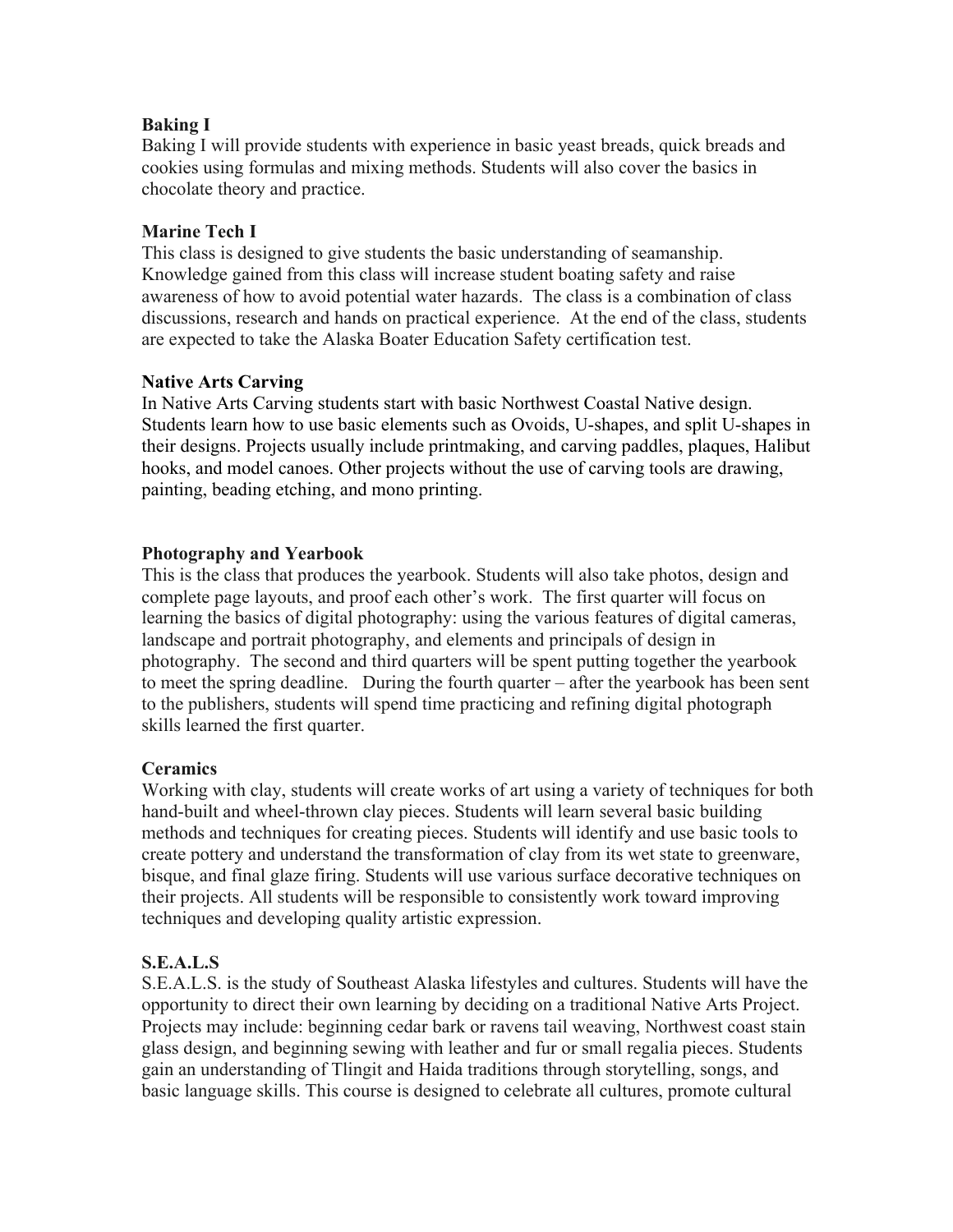values for an honorable life, and encourage participation/support of cultural community events.

#### **Woods I&II**

Students will learn power tool safety, operation and the fundamentals of woodworking design, joinery, techniques and finishes while making a project of their choice.

#### **Welding I/II**

The Welding class will be divided into 5 units. (Oxy Fuel, SMAW, MIG Steel, MIG Aluminum and TIG Aluminum). Each unit will involve a classroom lecture on the theory of the welding style and proper set up and safety information. Students will complete a standard battery of welds (Butt, Fillet, Edge, Lap and Corner) for each unit showing proficiency on these welds. Additionally, each student will be required to produce a display board with a labeled sample of each style of welding included in this course. Students will choose their best of three samples to display. These boards will act as a portfolio for students work.

#### CRAIG CITY SCHOOL DISTRICT CAREER & TECHNICAL EDUCATION

Craig High School currently offers several Career and Technical Education courses to prepare student for the workplace with career-ready skills and training. They included: Welding, Advanced Welding, Woods, Construction, Emergency Trauma Technician training, and Culinary Arts.

**Non-Discrimination Policy**: All career and technical education programs follow Craig City School District's policies of nondiscrimination on the basis of race, color, national origin, gender, sexual orientation, age or disability, in its activities, programs or employment practices as required by Title II of ADA, Title VI, Title IX and Section 504. It is the policy of the Craig School District High School Student Handbook (approved June 2017) to make all services, programs and activities available and to provide reasonable accommodations to persons with disabilities. Craig School District will take steps to assure that lack of English language skills will not be a barrier to admission and participation in all educational and vocational programs. For more information regarding accommodations, civil rights or grievance procedures, contact: Superintendent Jack Walsh at (907) 826-3274, Craig School District, 100 School Rd., PO Box 800, Craig, Alaska, 99921.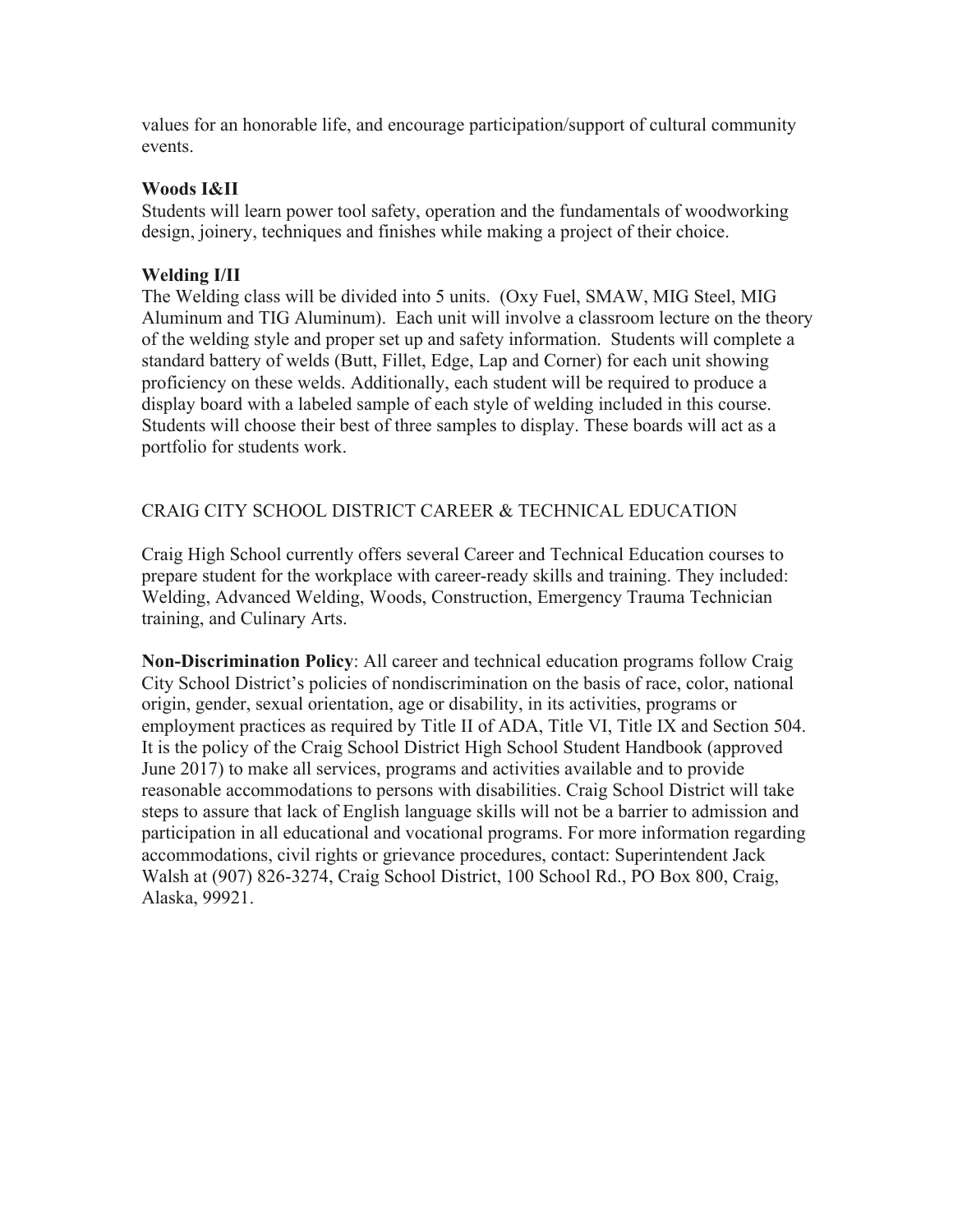### CRAIG HIGH SCHOOL

### DUAL CREDIT HIGH SCHOOL FORM

This letter is to certify that: (Student's Name) **Example 2** currently meets all course and school requirements to be enrolled in a dual credit course. The student understands the following:

- 1) The university online class will award him/her \_\_\_\_\_ high school credit(s).
- 2) This class must be completed within the following dates:
- 3) The final grade for this course, as determined by the university, will also appear on his/her high school transcript.
- 4) The student is responsible to stay in contact with his university professor to keep on track for course completion and to get assistance as needed.
- 5) The student must adhere to all school and university guidelines.
- 6) The student must work on this course during the designated class period in the library.
- 7) The student should contact the librarian or his CHS contact when he needs additional help when the university's support is not adequate.
- 8) Craig High School will request progress reports throughout the semester.

He/She may take the following courses:

| <b>Student Signature</b>                 | Date |
|------------------------------------------|------|
|                                          |      |
|                                          |      |
|                                          |      |
| Parent Signature                         | Date |
|                                          |      |
|                                          |      |
|                                          | Date |
| Principal/Authorized Personnel Signature |      |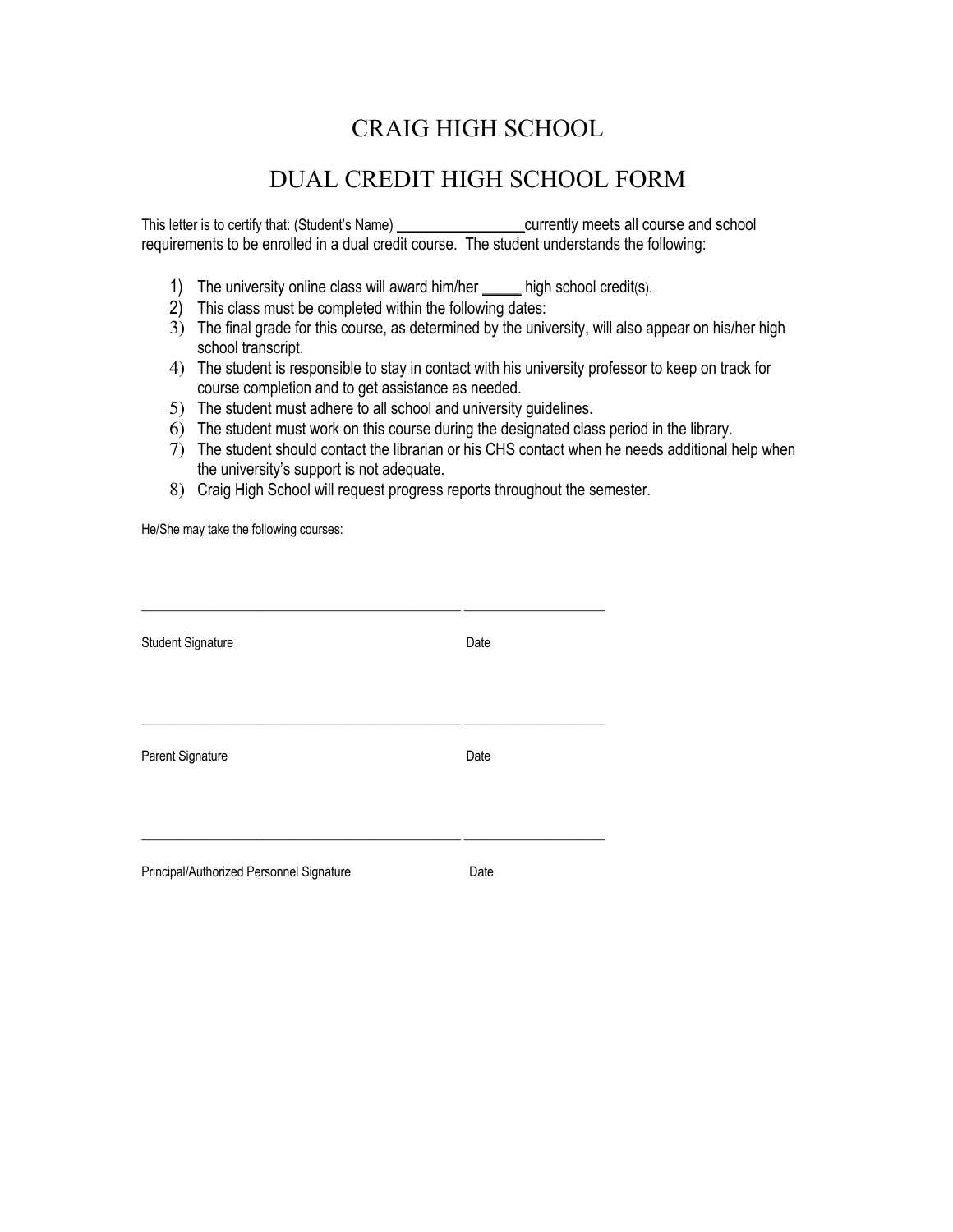### CRAIG HIGH SCHOOL

## DISTANCE COURSE APPROVAL FORM

| STUDENT NAME                                                                                                                                                                                                                                                                                                                                                                                                            |      |  |
|-------------------------------------------------------------------------------------------------------------------------------------------------------------------------------------------------------------------------------------------------------------------------------------------------------------------------------------------------------------------------------------------------------------------------|------|--|
|                                                                                                                                                                                                                                                                                                                                                                                                                         |      |  |
| DISTANCE DELIVERY PROVIDER NAME AND RESERVE TO A SERIES AND RESERVE TO A SERIES AND RESERVE TO A SERIES AND RE                                                                                                                                                                                                                                                                                                          |      |  |
| Attach a detailed course syllabus (including topics covered, instructional goals of course, materials being<br>used, assignments required, grading policy, criteria for successful completion, and instructional time<br>requirements.)                                                                                                                                                                                 |      |  |
| Credit for this course is: ____ required ____ elective                                                                                                                                                                                                                                                                                                                                                                  |      |  |
| Reason for taking course: _____ credit recovery _______academic enhancement ______ other (list reason)                                                                                                                                                                                                                                                                                                                  |      |  |
| How many distance delivery credits have already been earned or are in progress? _____<br>I have read and understand the distance delivery policy. I understand that it is my responsibility to maintain contact with my<br>instructor and to complete the course in a timely manner in order to receive credit for graduation. If I do not, I will be asked to pay<br>CCSD for the cost of the tuition for this course. |      |  |
| <b>Student Signature</b>                                                                                                                                                                                                                                                                                                                                                                                                | Date |  |
| Parent Signature                                                                                                                                                                                                                                                                                                                                                                                                        | Date |  |
| Principal/Authorized Personnel Signature                                                                                                                                                                                                                                                                                                                                                                                | Date |  |